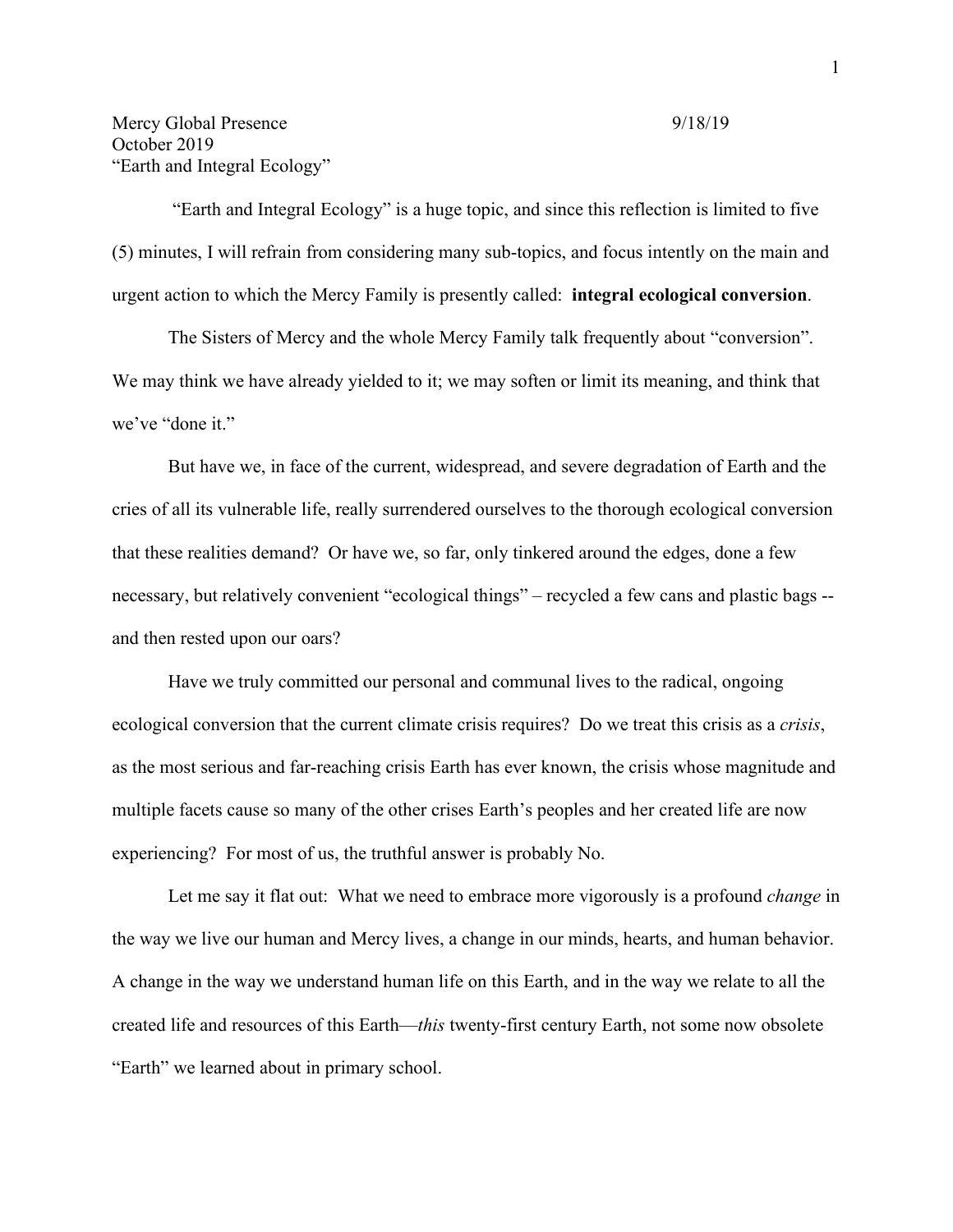As Pope Francis says in *Laudato Si': On Care for Our Common Home*: Many things have to change course, but it is *we human beings above all* who need to change. A great cultural, spiritual and educational challenge stands before us, and it will demand that we set out on the long path of renewal.

(art. 202)

The integral ecological conversion needed will involve both our ongoing repentance and our daily surrender to the Holy Spirit's transforming action in our minds, hearts, and habits.

We will have to get over our spirit-matter dualism, our binary soul-body distinction, and our egocentrism that allow us to subjugate Earth below and separate from the Sacred and then to dominate and exploit Earth's resources.

We will have to yield to the Gospel of Jesus of Nazareth as it speaks to us *today*, in the signs of *our* times.

We will have to read or re-read *Laudato Si'* and the UN Climate Change Reports, and acquire, no matter what our age, new ecological literacies and realizations.

We will have to reach out to and learn from interfaith, interreligious, and environmental organizations, and genuinely collaborate with them in petitions for ecological developments in our governments' budgets and legislation.

We will have to persistently direct congregational money toward a commitment to renewable energy and divestment from fossil fuels.

We will have to boldly rouse to action our sponsored institutions, and our dioceses and parishes.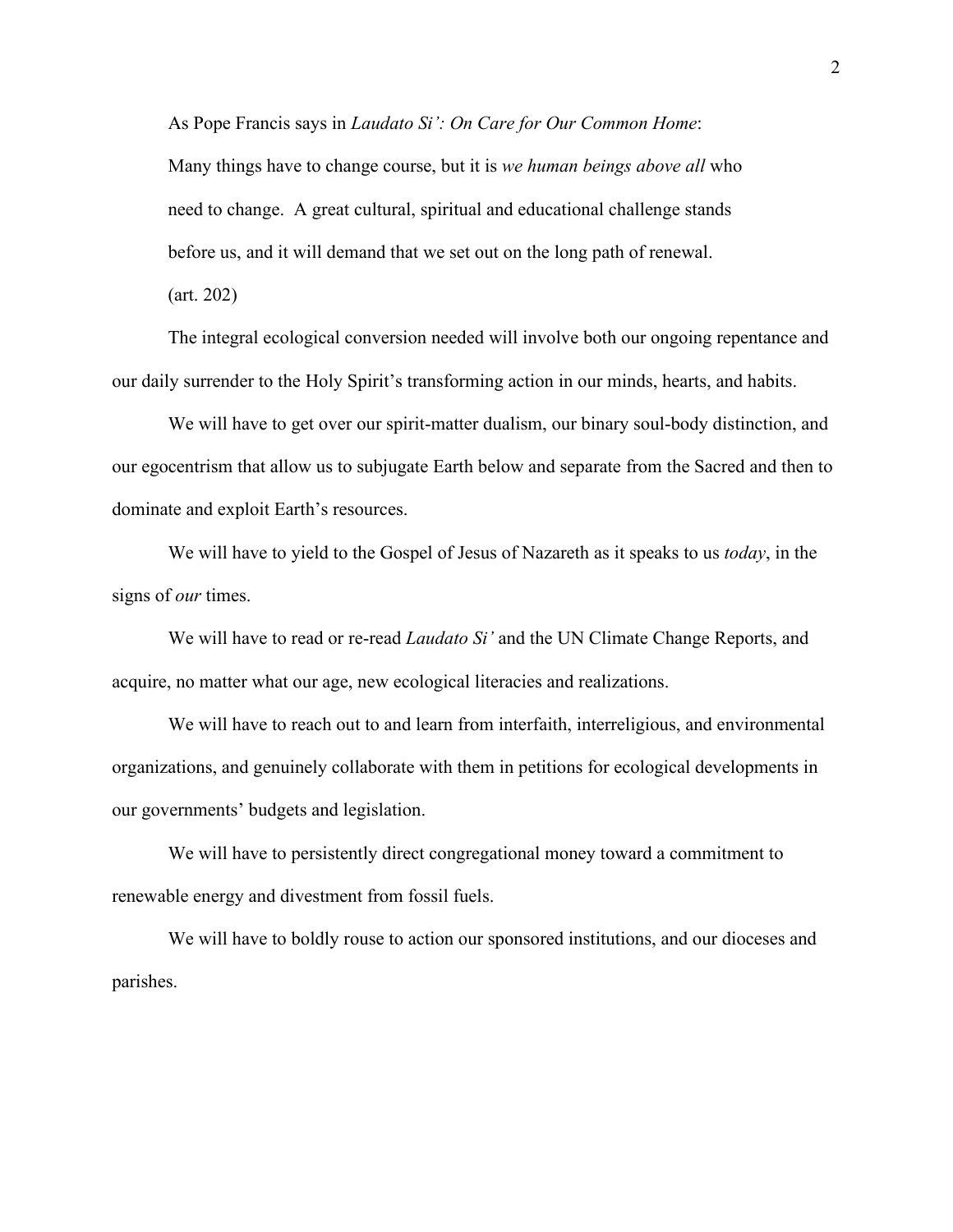And we will have to examine and change—yes, change—*our own* consumerist, wasteful, unreflective, often even extravagant, lifestyles – our "collect selfishness," as Pope Francis names it (*Laudato Si',* art. 204).

Catherine McAuley did not know today's climate crisis and its related sufferings. She did not hear the precise "cry of the Earth and cries of the poor" that we hear. Therefore, she did not have a program of Mercy response that she could hand down to us.

But she did have some relevant insights into the breadth of "common life" inherent in our vows of poverty, and into the simplifying of our lives and the renunciations required by merciful sharing and respect for Earth and her vulnerable lives.

As she wrote in November 1840, "Let us never desire more than enough" (*CCMcA,*  366)—enough of anything. She would have agreed with Benedict XVI: "Purchasing is always a moral – and not simply economic -- act" (*Caritas et veritate*, art. 66).

Clare Moore tells us that at Baggot Street, "Everything purchased for the use of the Sisters was of the poorest and plainest kind, and she would never allow a large provision of anything to be laid in" (*CMcATM*, 114).

In 1838, when the poor school she had so wanted was closed by the parish priest, against her wishes, Catherine said of the neglected girls loitering on the roads in Kingstown: "God knows I would rather be cold and hungry than the poor in Kingstown or elsewhere should be deprived of any consolation in our power to afford" (*CCMcA*, 164).

Catherine knew what genuine solidarity is and what Samaritan living asks of us. And we can be confident that her continuing intercession for us, her ongoing pleading with and for us, is up-to-date, not limited to the needs she understood in the 1830s, before planet Earth began to collapse in its present degradation.